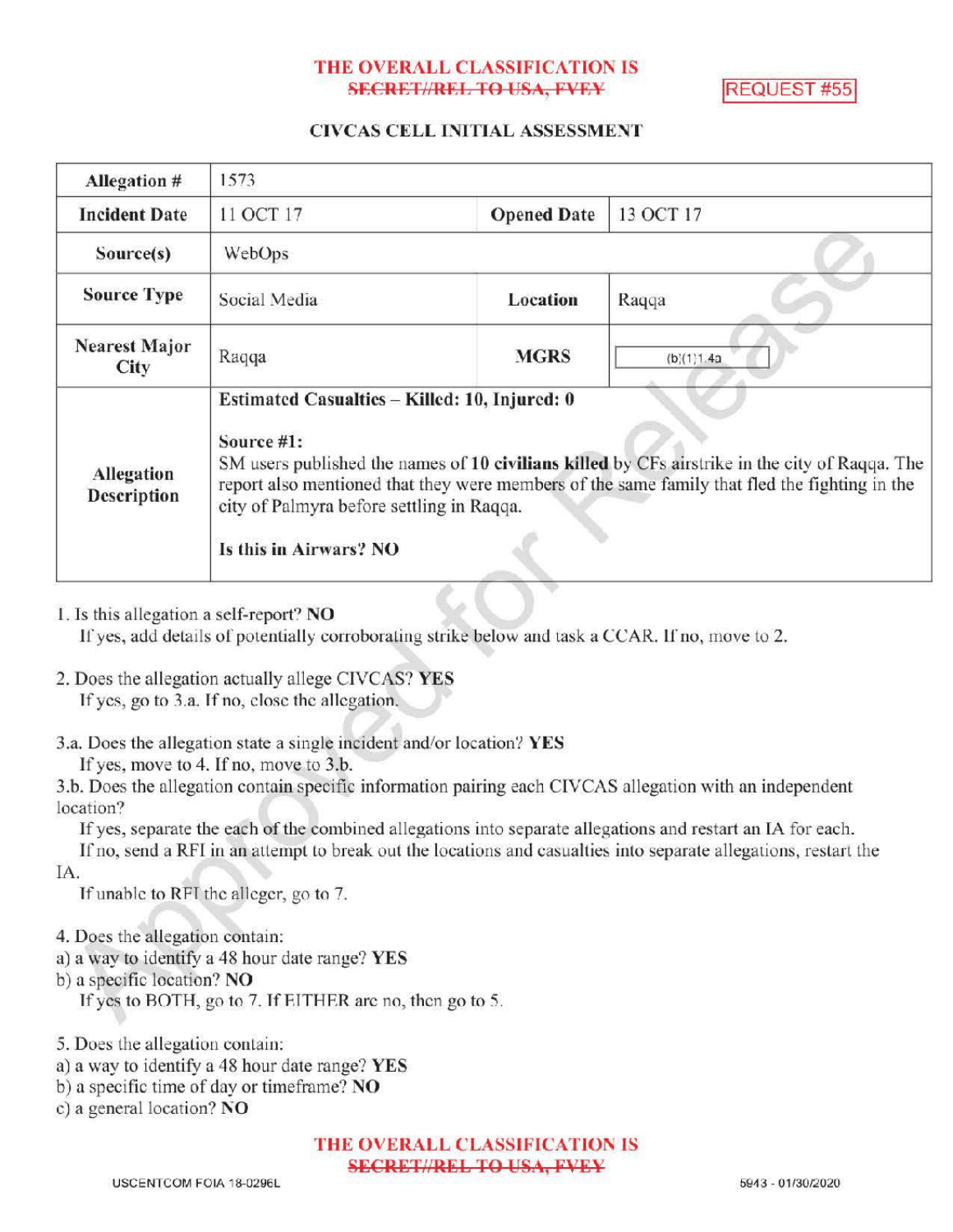# THE OVERALL CLASSIFICATION IS **SECRET//REL TO USA, FVEY**

If yes to ALL three, then go to 7. If ANY are no, go to 6.

6. Does the allegation contain:

a) Video or photo evidence of CIVCAS that can be used to narrow the date/time or location of the allegation? NO

If yes, go to 7. If no, go to 6.b.

- b) Are there at least two corroborating sources (total of 3) that independently reported the allegation? NO If yes, go to  $7.$  If no, go to 6.c.
- c) Any high quality sources? NO If yes, go to 7. If no, go to 6.d.
- d) Specific facts that warrant a search for strikes? NO If yes, go to 7. If no, close the allegation.

7.a. Does the allegation contain sufficient information on the time, location and details to conduct a search for strikes?

 $\overline{\phantom{a}}$  If yes, go to 8. If no, go to 7.b.

7.b. Explain in detail why there is insufficient information on the time, location, and details to conduct a search for strikes for

**IZ & SY**  $MAT:$ CAOC log:  $CJTF$  log:

CIFLCC log. -email (Start 18 MAY 2017):

 $\overline{I}\times\{1\}$ leg. -email (Start 22 JUL 2017):

8. Are there any potentially corroborating strikes?

Ifyes, answer the questions below and task CCAR .

If no, provide a detailed explanation and close the allegation.

# 1. Assessed date of incident:

2.Location:

3. Potentially Corroborating Strike Information: MGRS: **Strike Number:**  $DTG:$ Target:

> THE OVERALL CLASSIFICATION IS **SECRET//REL TO USA, FVEY**